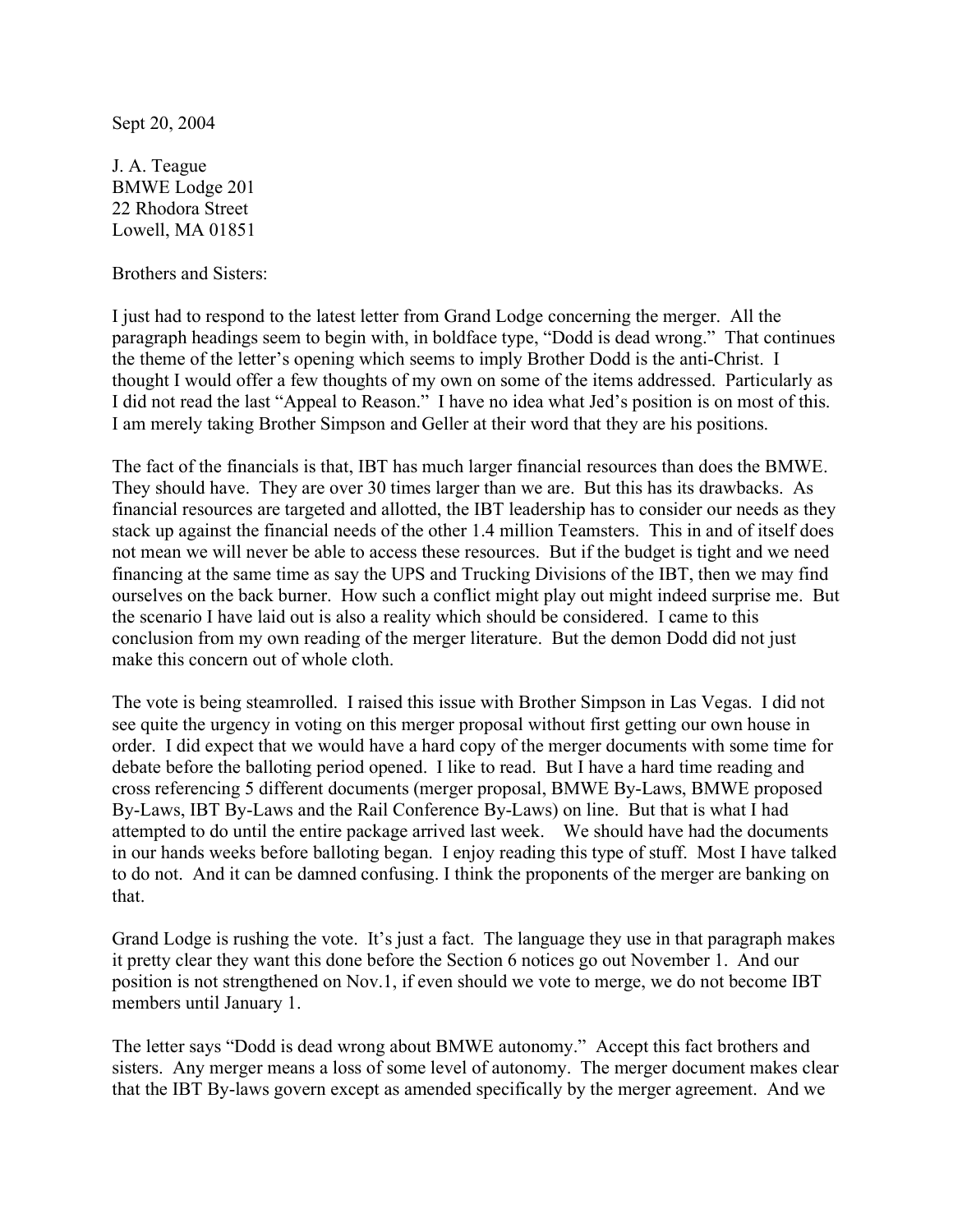have extensively altered our own By-Laws to conform to the IBT—as we would have to do eventually in any merger. But as I see it, we also cede certain powers to the Rail Conference of the IBT. The Rail Conference By-Laws allows that body to set its own per capita tax at the 2006 convention. And in 2006 the IBT stops picking up our Rail Conference per capita. I am sure the costs, should such an increase occur, will be picked up by Grand Lodge. Indeed the merger agreement calls for just such a transfer of payments. But that will mean either a dues increase for us – which we did not vote on—or payment of the increased per capita by Grand Lodge. If this occurred it would be a hidden dues increase as other services—or budgetary options for Grand Lodge would suffer a negative impact. Think of it this way. When George Bush cuts taxes and increases borrowing to pay for it, interest rates go up for all of us because his borrowing makes the supply of money more valuable. That increase in interest rates falls directly on us every time we buy a car, mortgage a house, take the wife out to dinner on our credit card etc. It's a hidden tax. We all pay the costs eventually.

I do not know what Jed Dodd says about the IBT Executive Board. And I know we can run for those positions. But the fact is that we are not represented on that Board by virtue of this agreement.

The two year out clause is smoke and mirrors. I think out officers who are members of the Rail Conference would be considered officers of the IBT in that capacity. If they tried to pull out, they might well face charges of sedition and be removed or otherwise subject to penalties under the IBT Constitution. But that really is not my main concern. This is a feel good clause to pull in the fence –sitters with the fallacy that we can get out. Frankly a merger of this magnitude will tangle us up so much that we will not be able to manage a pullout. We would never be able to set up the infrastructure necessary to fill the services that will be turned over to the IBT. And, by the way, any fund s we have deposited with say the Rail Conference would be gone forever as IBT assets if we tried to pull out. Even though those assets might be made up in a significant part by funds our per capita tax provided to the conference.

Being together with the BLE for bargaining purposes doesn't give me a warm and fuzzy feeling in and of itself. We have lost ground every time we enter into multi-craft bargaining. The members in Boston know well how our "determined" brothers rolled over and played dead with MBCR once their concerns were met. Remember PEB 219? Everyone was hanging together with us until the night before a "national" strike. It wasn't until we bargained on our own in the next round that we were able to make some inroads against the worst provisions of 219.

Like apparently Brother Dodd, I have concerns about the status of our members who are subject to seasonal furloughs. Apparently GL does not believe anyone will stop paying their dues during a layoff even if it means their families do not eat that week. This particular issue will, I believe, impact our representation at the Rail Conference, the IBT Convention and perhaps cause a lack of officers to force the involuntary merger or closing of Local Lodges because the officers have eligibility problems. This was an issue fought out 5 Conventions ago. Now, and the merger document is very clear, unemployment cards will no longer be sufficient to continue a member in good standing when he is unemployed through no fault of his own.

State Legislative Boards will no longer have their own budgets. That is very clear in the